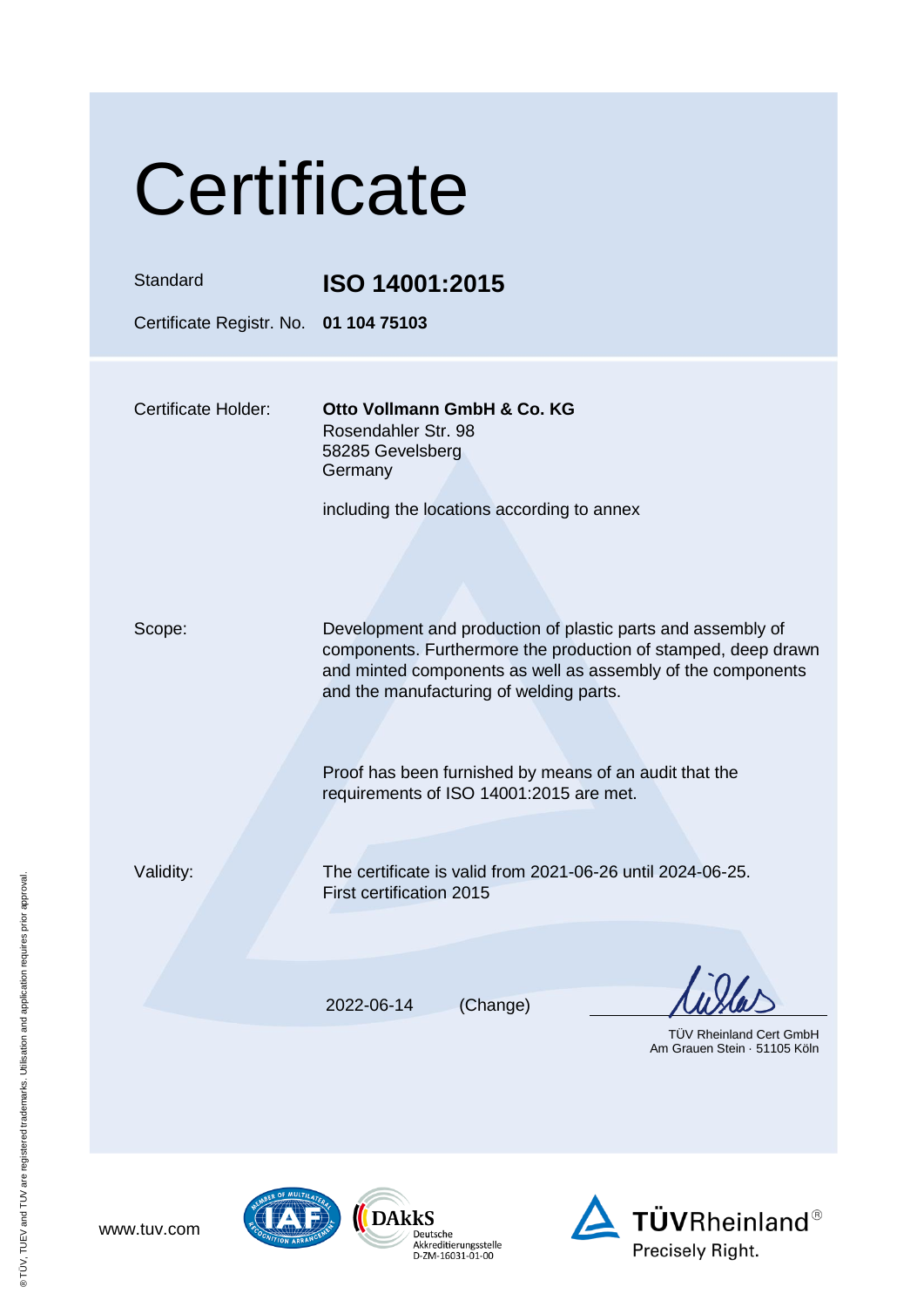## Annex to certificate

Standard **ISO 14001:2015**

Certificate Registr. No. **01 104 75103**

| No. | <b>Location</b>                                                                                                     | <b>Scope</b>                                                                                                                                             |
|-----|---------------------------------------------------------------------------------------------------------------------|----------------------------------------------------------------------------------------------------------------------------------------------------------|
| /01 | c/o Otto Vollmann GmbH & Co. KG<br>Rosendahler Str. 98<br>58285 Gevelsberg<br>Germany                               | Production of stamped, deep<br>drawn and minted components<br>and injection molded parts                                                                 |
| /02 | c/o Vollmann (Sachsen) GmbH & Co. KG<br>Elterleiner Str. 4<br>09481 Scheibenberg<br>Germany                         | Production of stamped, deep<br>drawn and minted components<br>and welded assemblies as well<br>as plastic coated parts and<br>assembly of the components |
| /03 | c/o N.I.E.R. Stanz- und Umformtechnik<br><b>GmbH &amp; Co. KG</b><br>Tannenstr, 10 a<br>42857 Remscheid<br>Germany  | Manufacturing of pressed,<br>drawn stampings, assembling<br>parts and welding parts.                                                                     |
| /05 | c/o Synteks Umformtechnik GmbH<br>Am Windberg 8<br>08297 Zwönitz<br>Germany                                         | Manufacturing of pressed,<br>drawn stampings, assembling<br>parts and welding parts.                                                                     |
| /06 | c/o AZ Ausrüstung und Zubehör<br><b>GmbH &amp; Co. KG</b><br>Ruhrallee 1-3<br>45525 Hattingen<br>Germany            | Development and Production of<br>plastic parts and assembly of<br>components.                                                                            |
| /07 | c/o N.I.E.R. Stanz- und Umformtechnik<br><b>GmbH &amp; Co. KG</b><br>Betzdorfer Str. 20<br>57583 Nauroth<br>Germany | Manufactoring of stamped,<br>pressed and drawn parts                                                                                                     |

Page 1 of 2